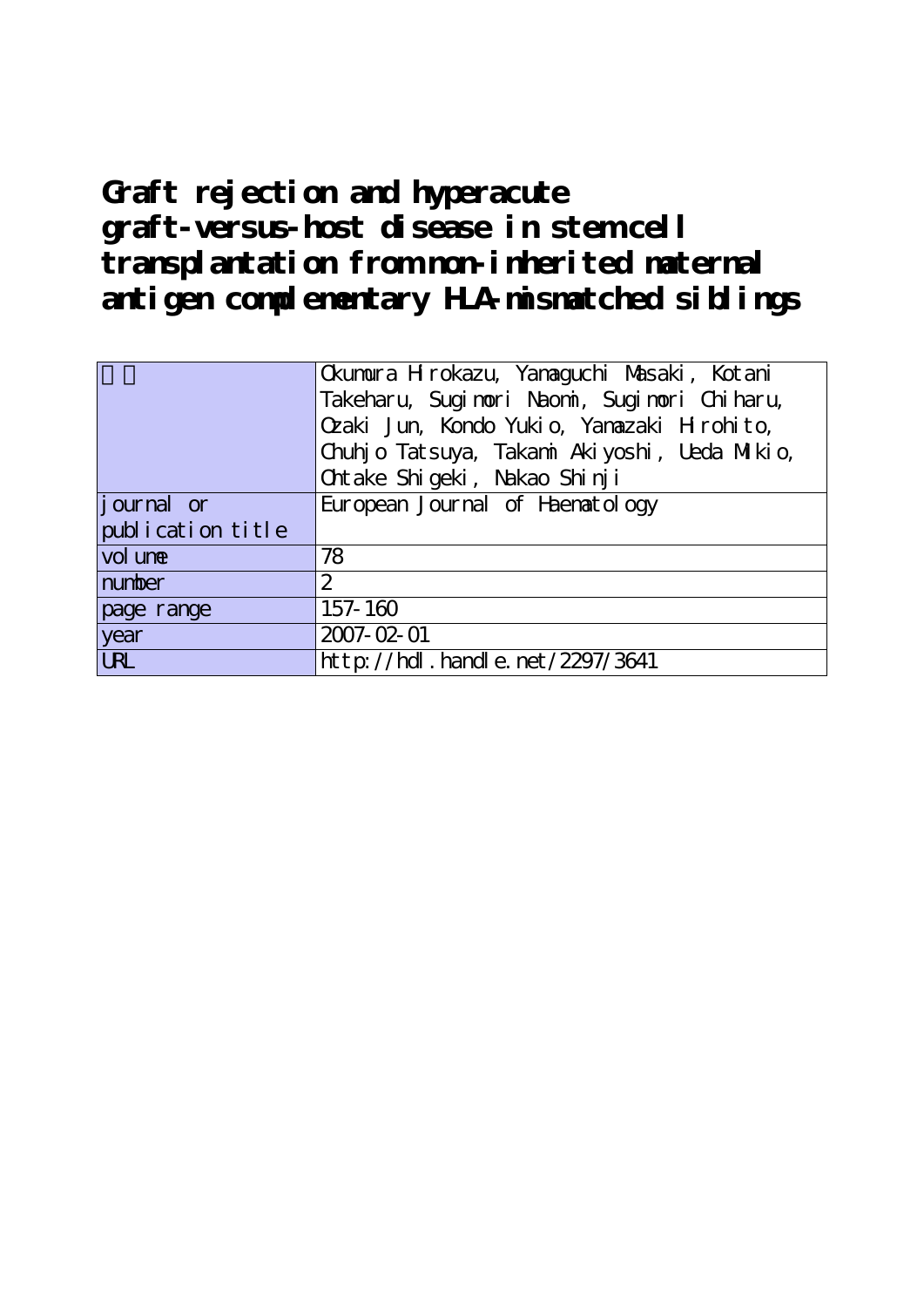Graft rejection and hyperacute graft-versus-host disease in stem cell transplantation from non-inherited maternal antigen complementary HLA-mismatched siblings Hirokazu Okumura<sup>1</sup>, Masaki Yamaguchi<sup>2</sup>, Takeharu Kotani<sup>2</sup>, Naomi Sugimori<sup>1</sup>, Chiharu Sugimori<sup>1</sup>, Jun Ozaki<sup>1</sup>, Yukio Kondo<sup>1</sup>, Hirohito Yamazaki<sup>1</sup>, Tatsuya Chuhjo<sup>3</sup>, Akiyoshi Takami $^1$ , Mikio Ueda $^3$ , Shigeki Ohtake $^4$ , Shinji Nakao $^1$ 

<sup>1</sup>Department of Cellular Transplantation Biology, Kanazawa University Graduate

School of Medical Science

<sup>2</sup>Department of Internal Medicine, Ishikawa Prefectural Central Hospital <sup>3</sup>Department of Internal Medicine, NTT West Japan Kanazawa Hospital <sup>4</sup>Department of Laboratory Science, Kanazawa University Graduate School of Medical Science

Corresponding author: Hirokazu Okumura

Department of Cellular Transplantation Biology, Kanazawa University Graduate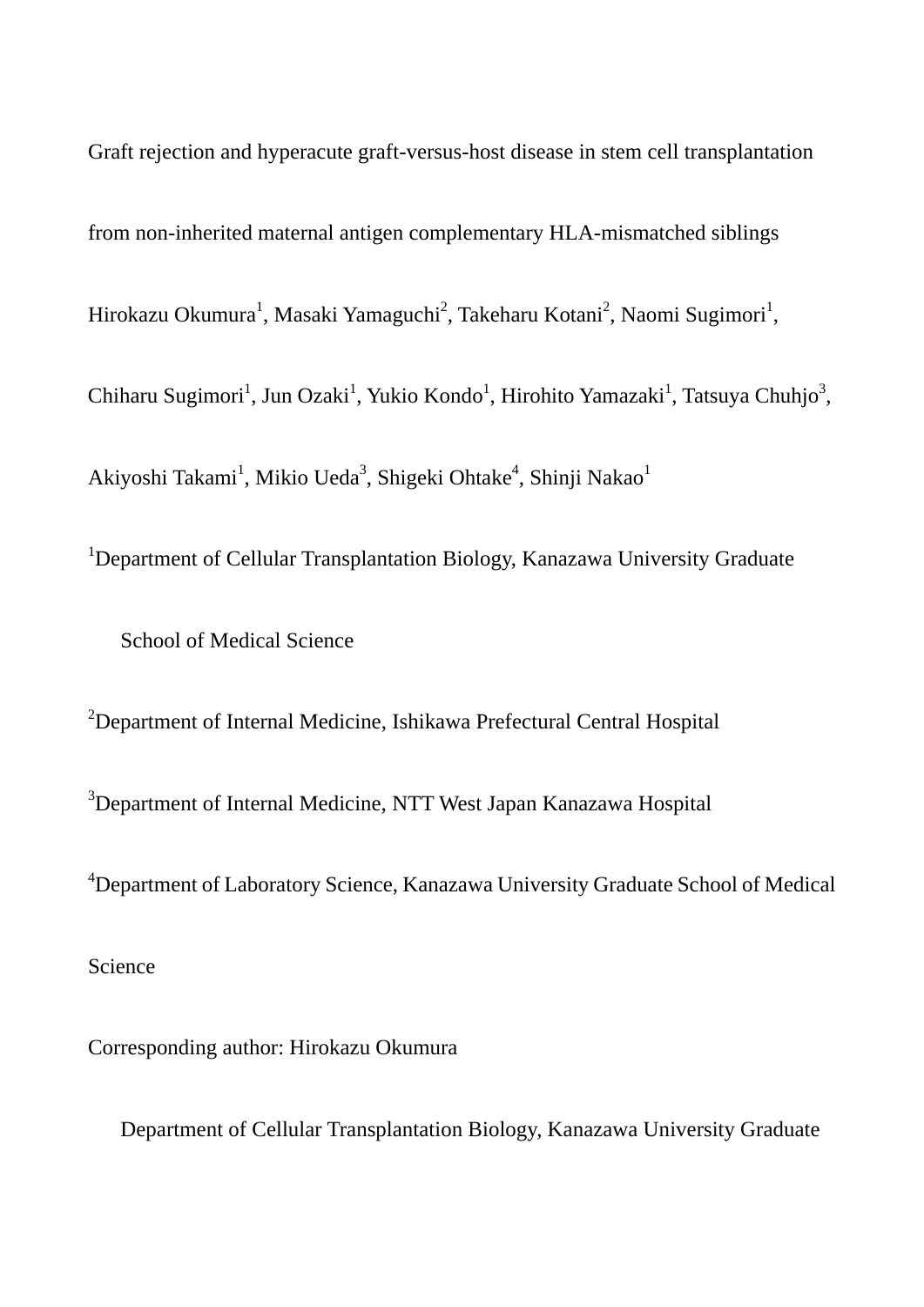School of Medical Science

Takara-machi 13-1, Kanazawa 920-8641, Japan

Tel +81-76-265-2273, Fax +81-76-234-4252

E-mail: hokumura@med3.m.kanazawa-u.ac.jp

Running title: Severe GVHD and graft failure in NIMA-mismatched SCT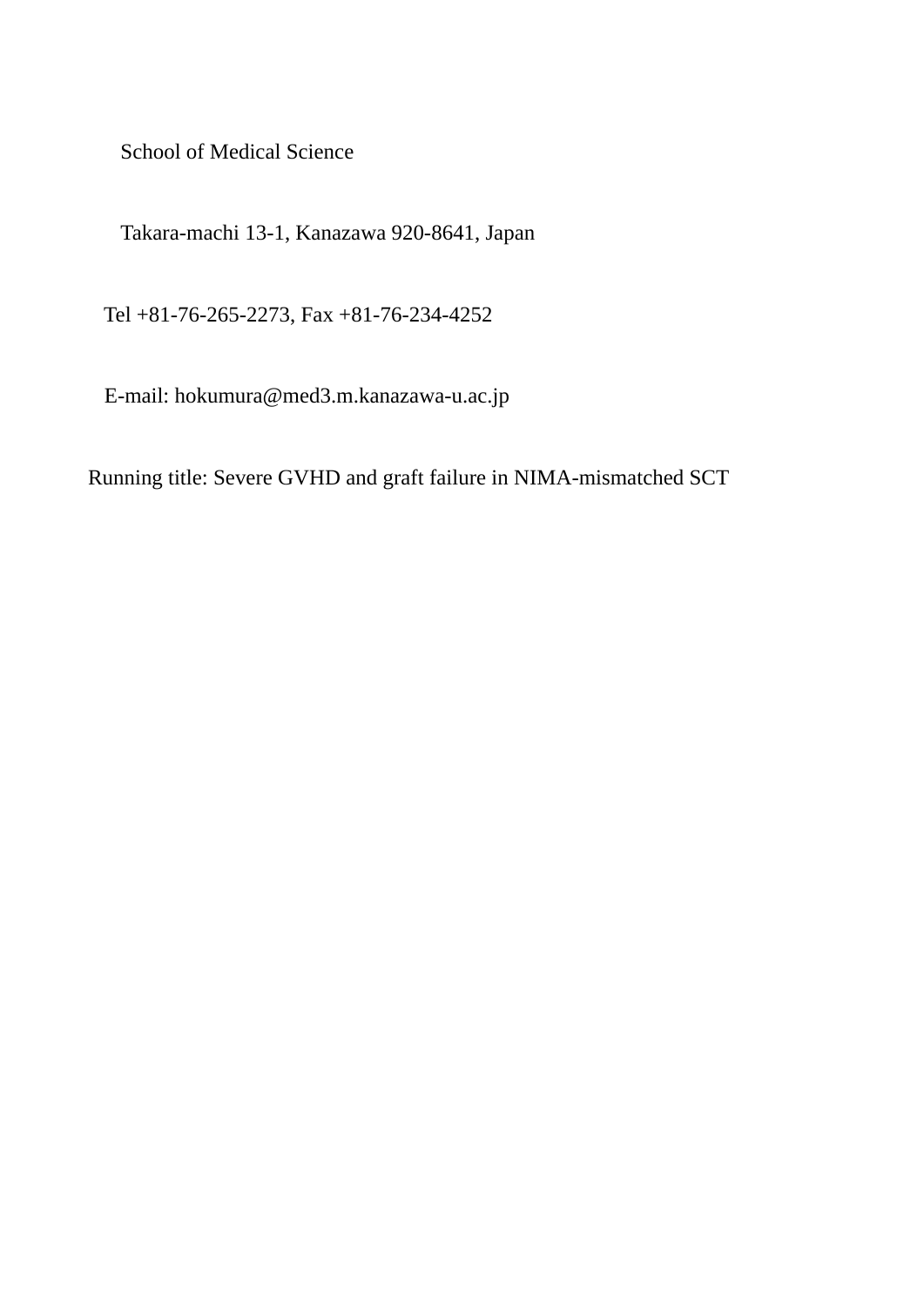#### Summary

HLA-mismatched stem cell transplantation from non-inherited maternal antigen (NIMA) complementary donors is known to produce stable engraftment without inducing severe GVHD. We treated two patients with AML and one patient with SAA with HLA-mismatched stem cell transplantation (SCT) from NIMA complementary donors (NIMA-mismatched SCT). The presence of donor and recipient-derived blood cells in the peripheral blood of recipient (donor microchimerism) and donor was documented respectively by amplifying NIMA-derived DNA in 2 of the 3 patients. Graft rejection occurred in the SAA patient who was conditioned with a fludarabine-based regimen. Grade III and grade IV acute GVHD developed in patients with AML on day 8 and day 11 acute GVHD respectively, and became a direct cause of death in one patient. The findings suggest that intensive conditioning and immunosuppression after stem cell transplantation are needed in NIMA-mismatched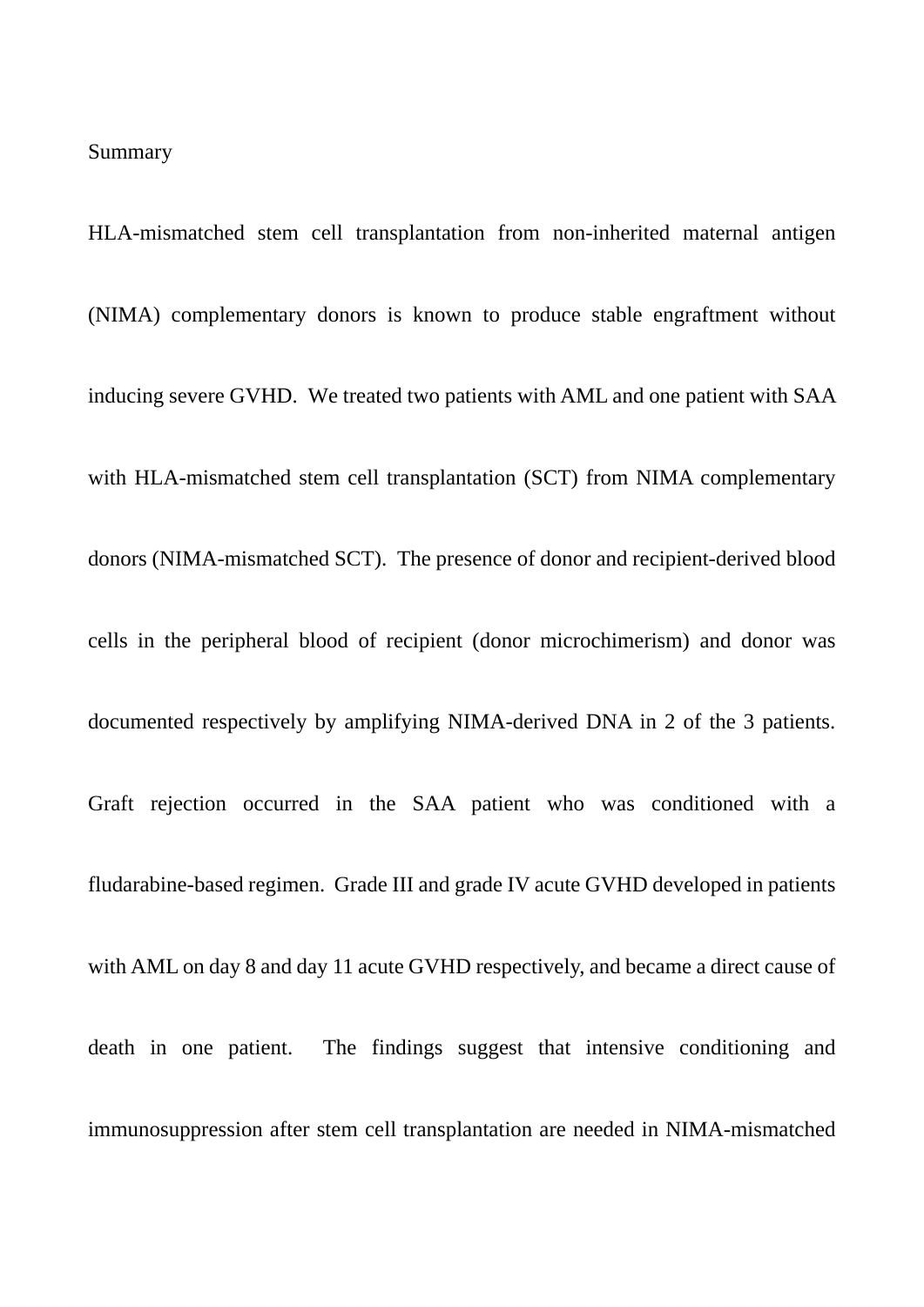SCT even if donor and recipient microchimerisms is detectable in the donor and recipient before SCT.

Key words: graft-versus-host disease (GVHD), rejection, graft failure, non-inherited

maternal antigen (NIMA), fetomaternal microchimerism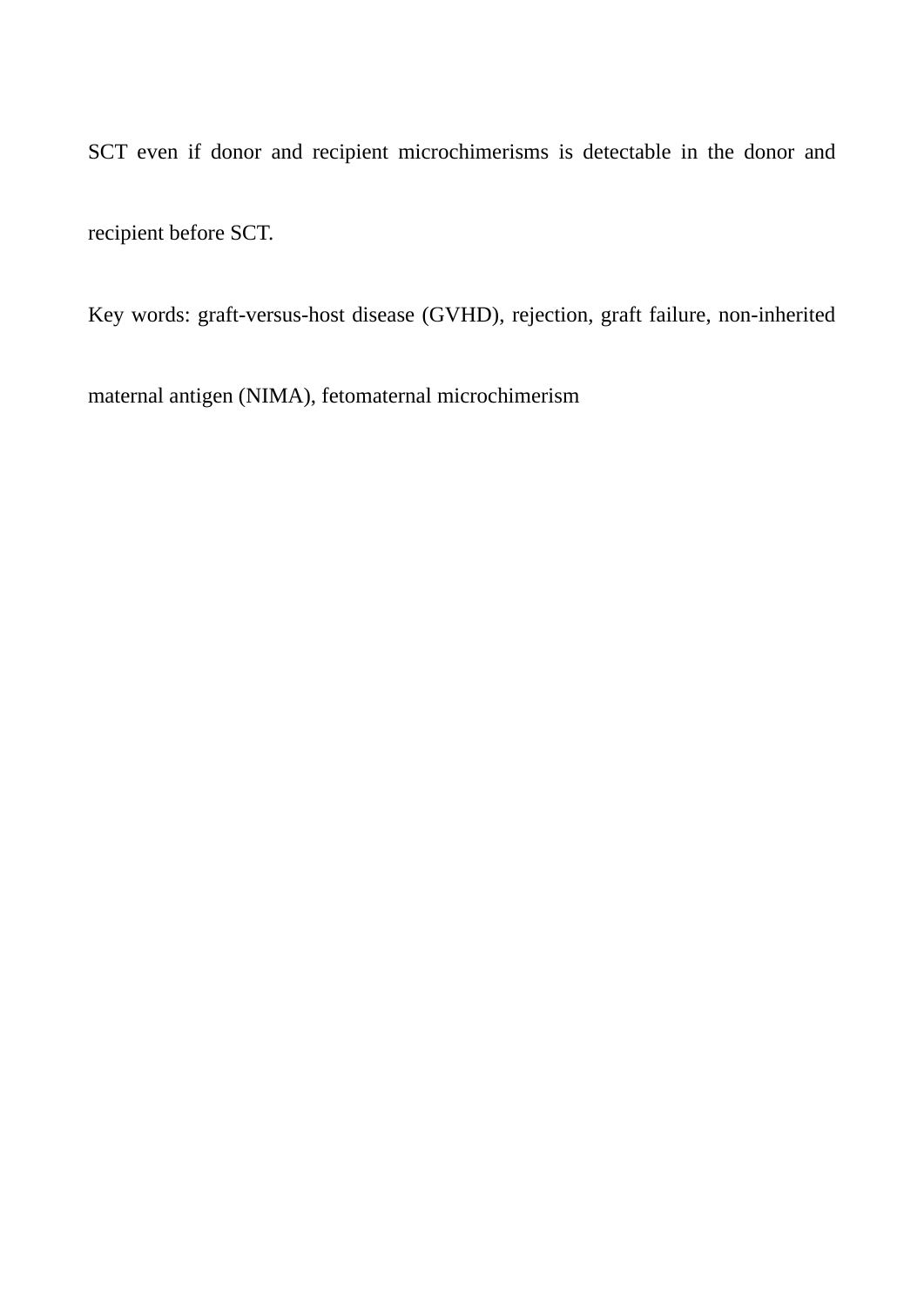## Introduction

 In allogeneic stem cell transplantation (SCT) from HLA-mismatched donors, severe acute GVHD and graft rejections occurs at he higher rate than SCT from HLA-matched donors (1, 2). Recently, allogeneic SCT from non-inherited maternal antigen (NIMA) complementary donors has received attentions as one of the methods that potentially overcome the barrier of HLA incompatibility. It is well known that a small number of maternal blood cells exist in the newborn's blood, and in turn, blood cells derived from children can be detected in the mother's blood long after labor. This phenomenon is referred to as fetomaternal microchimerism. The existence of fetomaternal microchimerism suggests that immunological tolerance of hematopoietic cells takes place both in mother and child. Van Rood et al (3) reported the incidence of chronic GVHD was significantly lower in mother-to-child SCTs than in father-to-child SCTs. Their findings also suggest that HLA-haploidentical NIMA complementary siblings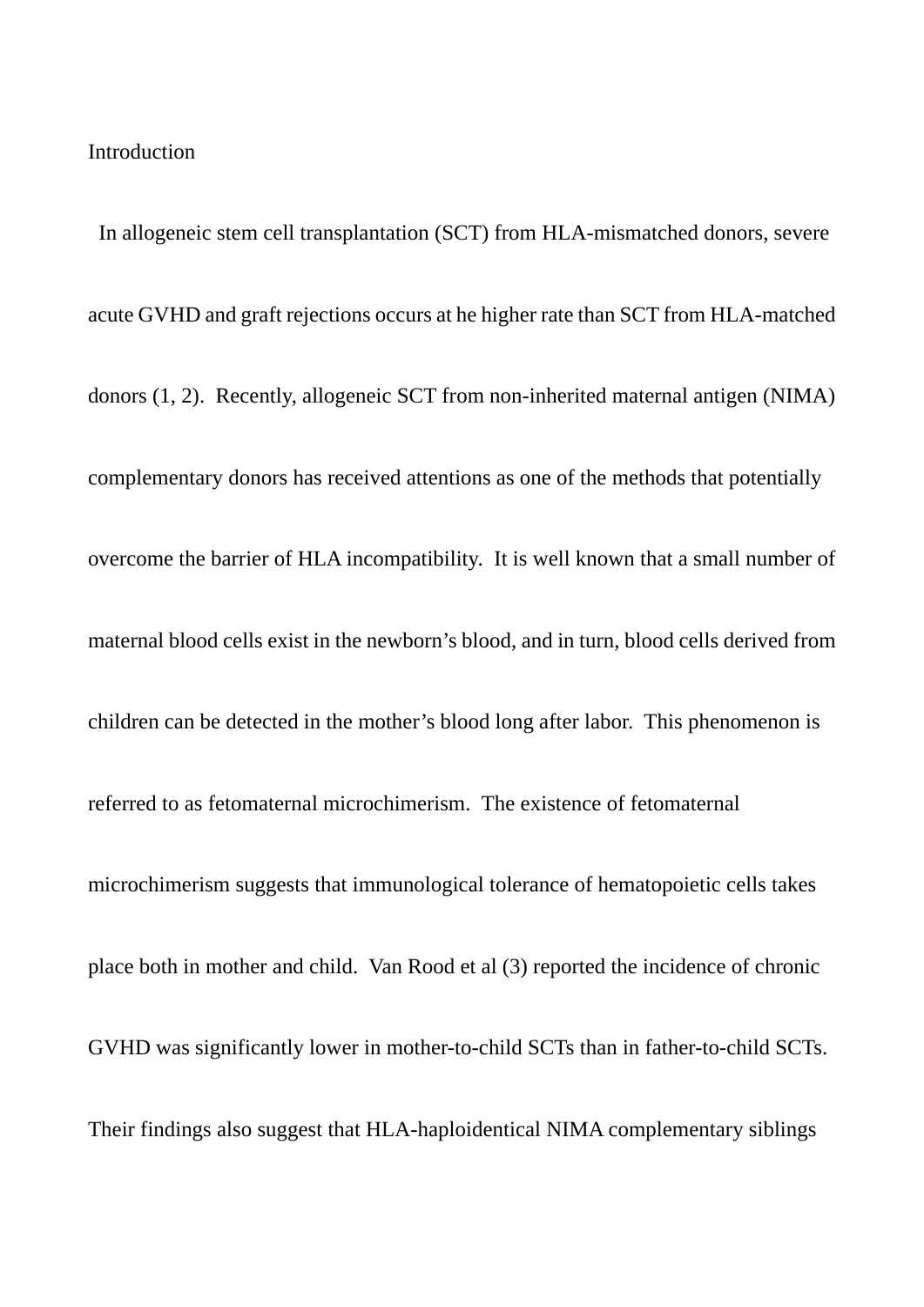can be alternative donor candidates when there is no HLA-matched donor. Shimazaki et al (4) reported five patients treated with allogeneic SCT from two or three loci mismatched familiy donors who had a small number of recipient-derived cells in their blood before SCT. Engraftment occurred in all patients, and although acute GVHD developed in all five, their severity was grade I or II except for one patient who developed grade III acute GVHD. Ichinohe et al (5) reported that in HLA-haploidentical SCTs, NIMA mismatches in the graft-versus-host (GVH) direction, was associated with a lower risk of severe acute GVHD compared to IPA mismatches.

 Based on these backgrounds, we treated two AML patients and one SAA patient with SCT from NIMA-mismatched sibling donors. Graft rejection and severe acute GVHD occurred despite the fact that donor of recipient-derived michrochimerisms were shown in donor and recipient.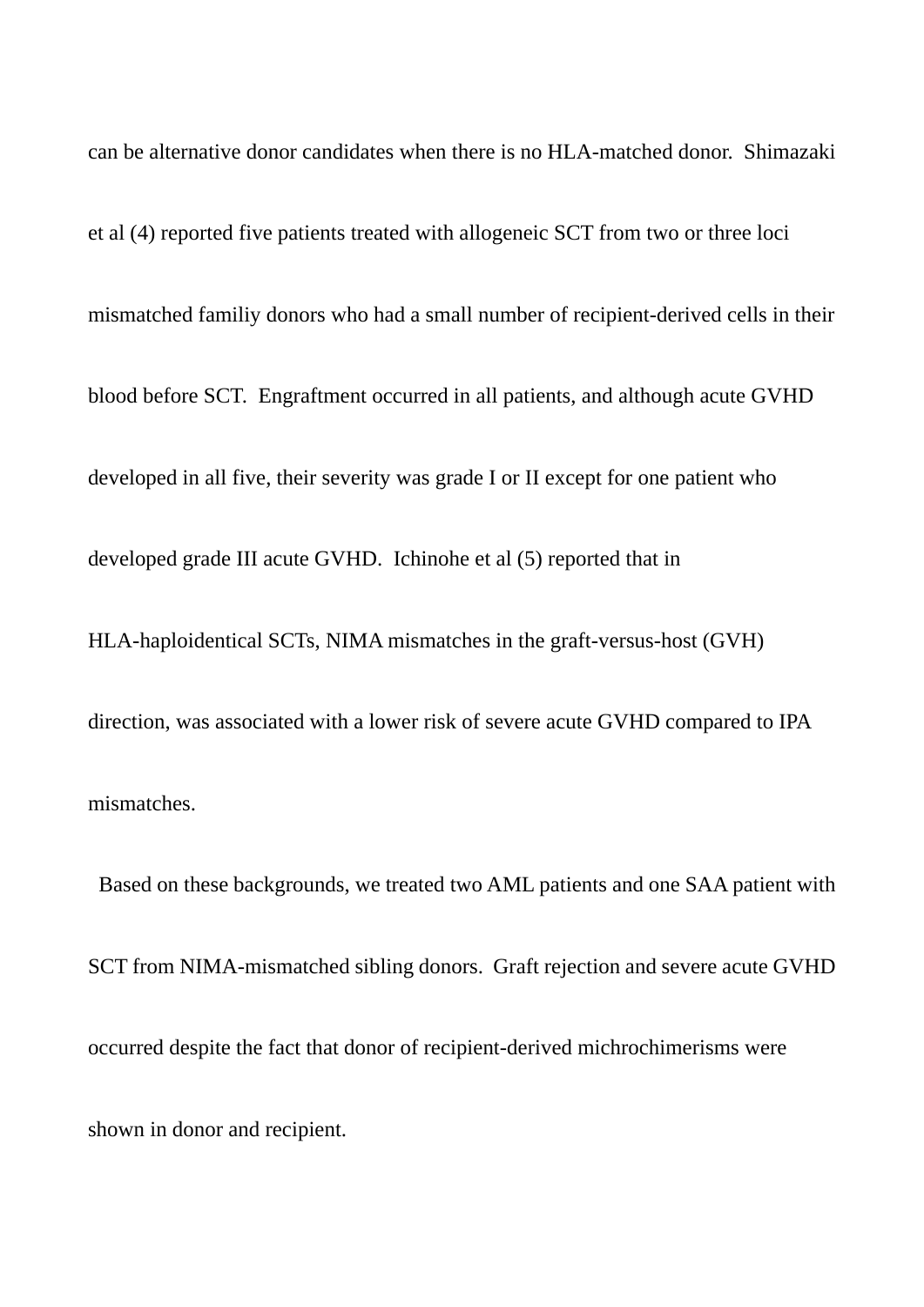#### Case report

Case 1: A 27-year-old man was diagnosed as having chronic myloid leukemia (CML) in myeloid crisis. He underwent an HLA-matched unrelated bone marrow transplantation in September 1999. However, he relapsed with CML in blastic crisis in October 2000. He received allogeneic peripheral blood hematopoietic stem cell transplantation from a NIMA complementary dizygotic sibling in November 2002. A fever of 38℃ occurred on day 3 after transplantation and erythema developed in upper and lower extremities on day 8. A diagnosis of acute GVHD, which met the criteria of hyperacute GVHD (6, 7) was made through skin biopsy findings. The patient's GVHD responded to the treatment and both erythema and icterus disappeared on day 26. The complete donor chimerism was confirmed on day 17 by microsatellite marker analysis. Imatinib mesylate was administered on day 21 and he was in molecular remission on day 58. However, CML recurred as subcutaneous nodules on day 153 and the patient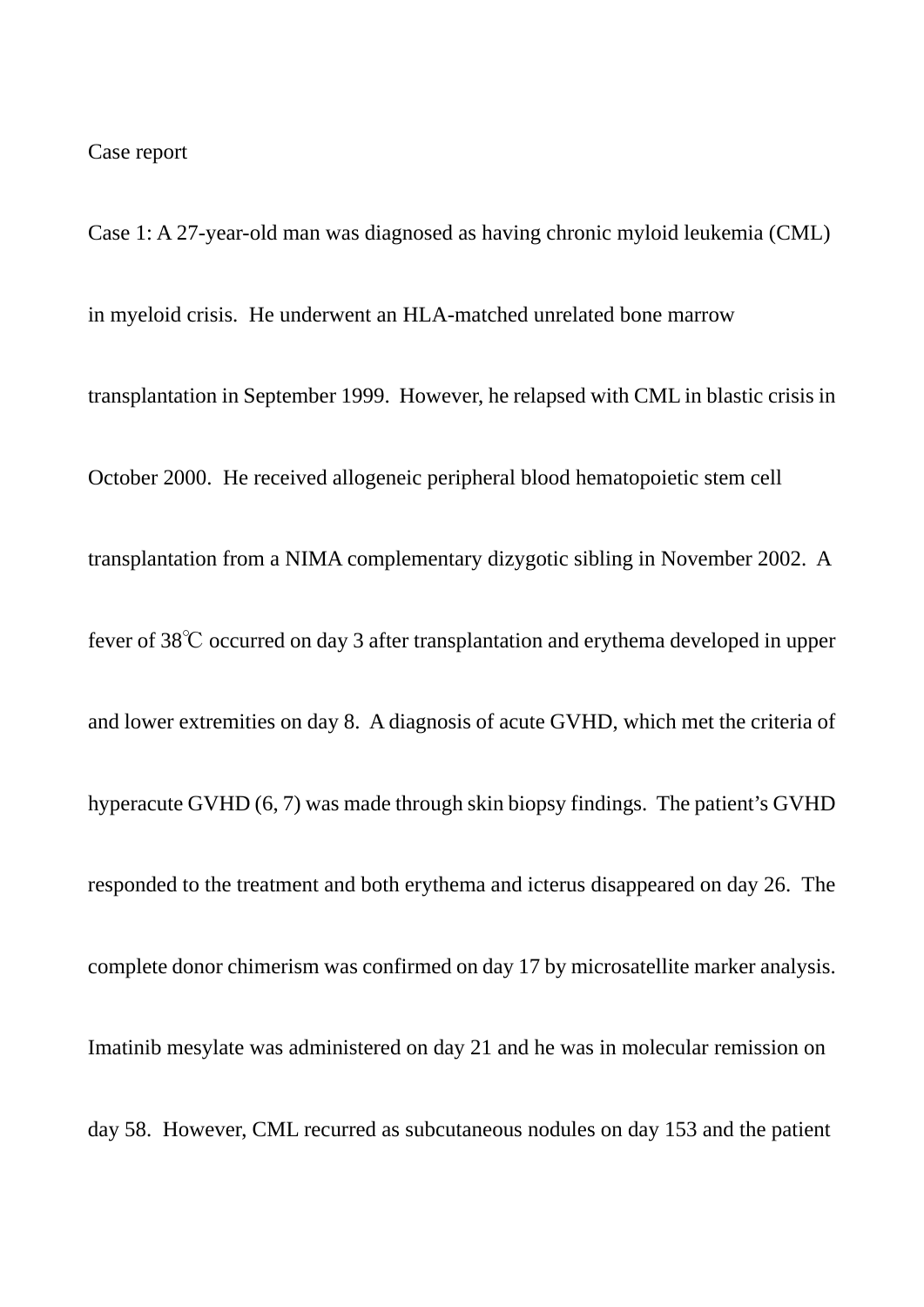died of CML on day 203.

Case 2: A 15-year-old woman was diagnosed as having SAA in 2000. She did not respond to all kinds of therapy including ATG and anabolic steroids, and required frequent transfusions. An HLA-matched donor was absent either in relatives or in the bone marrow banks. Allogeneic bone marrow transplantation from the NIMA complementary sister was performed in September 2003. Michrochimerism was revealed in both the patient and donor (8). Her neutrophil count rose to  $750 / \mu$ l on day 25, but it became 0/μl following high fever associated with hyperferritinemia (24490 ng/dl). Virus-associated hemophagocytic syndrome was suspected and foscarnet was administered without any effect. A chimerism analysis performed on day 34 revealed the absence of donor-derived cells in both the peripheral blood and bone marrow, thus leading to the diagnosis of secondary graft failure. She received an infusion of 1.65 x  $10^6$  /kg of peripheral blood CD34<sup>+</sup> cells collected from the marrow donor without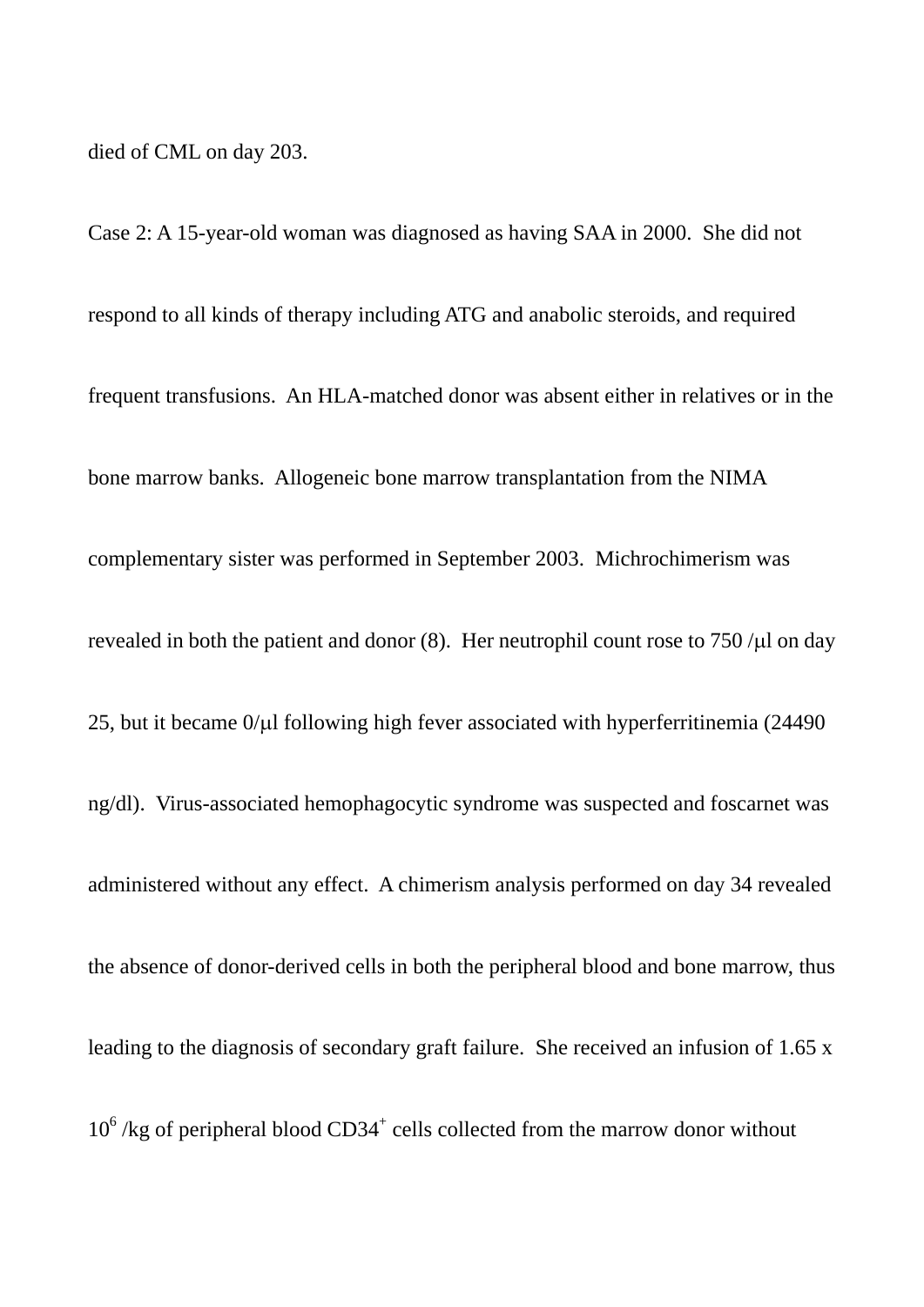conditioning due to the deteriorating clinical condition, but no hematological recovery occurred. She underwent a cord blood cell transplantation (CBT) following conditioning with Flu, 125 mg/m<sup>2</sup>; melphalan, 160 mg/m<sup>2</sup> and TBI at 4 Gy on day 89 after the first transplantation. She achieved a complete reconstitution of hematopoiesis after CBT and remains well 33 months after CBT.

Case 3: In January 2002, a 32-year-old man was diagnosed to have acute myeloid leukemia (AML) with a normal karyotype. He achieved a complete remission following standard chemotherapy. A year later, he relapsed with acute lymphocytic leukaemia with the Philadelphia chromosome (Ph<sup>+</sup>ALL). He was treated with chemotherapy consisting of daunorubicin, vincristine, L-asparaginase, and prednisolone, followed by the administration of imatinib mesylate, but did not achieve a complete remission. There was no HLA-matched family member. The michrochimerism by NIMAs possessed by the patient was documented in the blood of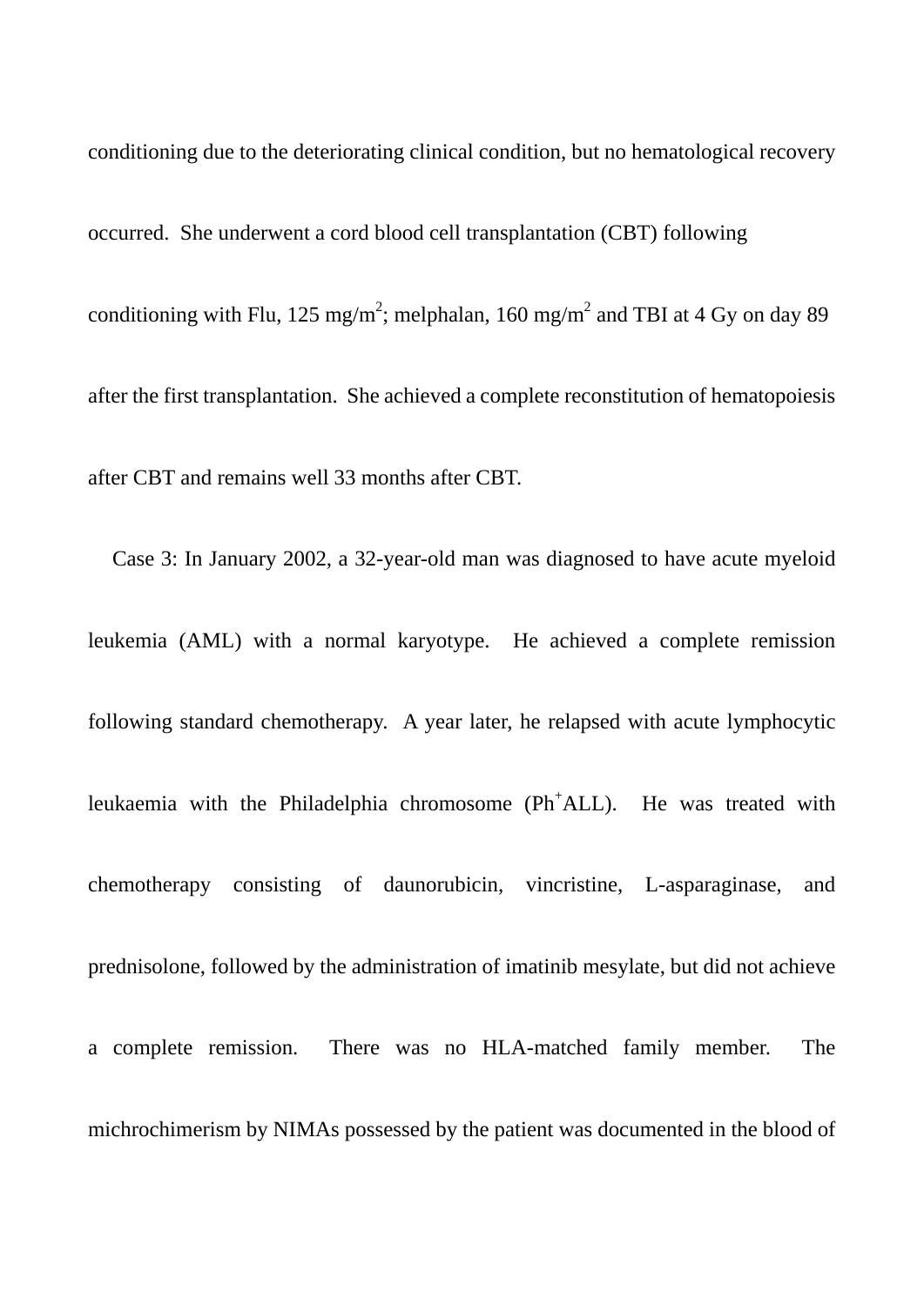one brother. He received allogeneic SCT from this NIMA complementary brother. He became febrile from day 2 and erythema appeared diffusely on the generalized skin. He was diagnosed to have hyperacute GVHD. His skin GVHD deteriorated thus leading to a diagnosis of grade III acute GVHD. Bohrus methylprednisolone therapy could not improve the symptoms of acute GVHD. As a result, the patient died of thrombotic microangiopathy associated with acute GVHD on day 47.

Results and discussion

This study is observational. The incidence of grade II to IV acute GVHD and graft failure in patients who were transplanted from HLA haploidentical NIMA complemetary siblings has been reported to be 40-50% and 0-18% respectively (3, 5). Based on the results of these studies, HLA haploidentical siblings whose NIMA is complementary to that of a patient are thought to be a possible donor candidate when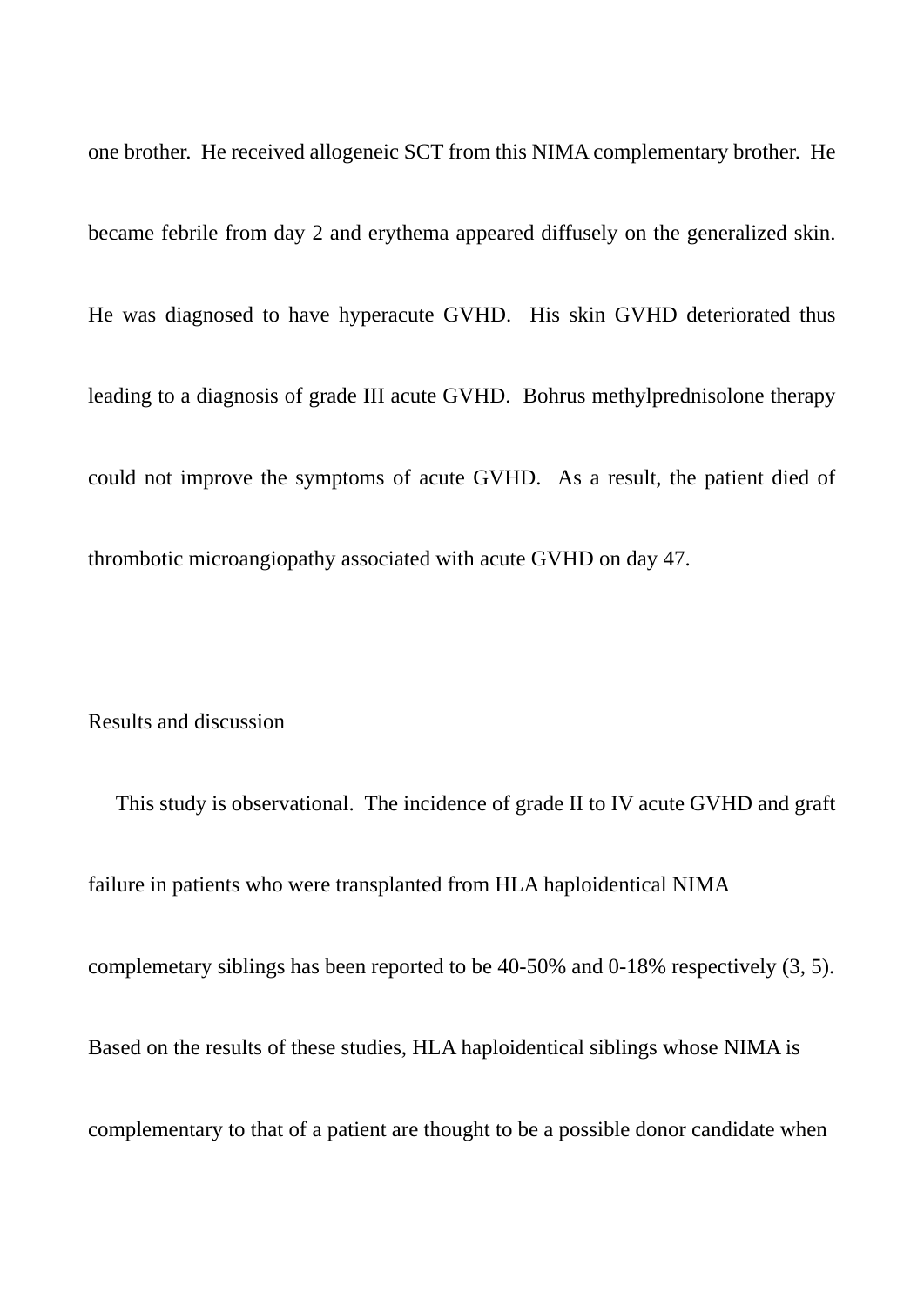HLA matched donors are unavailable. However, our experience of hyperacute GVHD and graft rejection in the present report raises a concern about the efficacy of

HLA-mismatched SCT from NIMA complementary siblings.

 Tables 1 and 2 summarize the patient characteristics and outcome of SCT for the three patients. Although the HLA disparity was one locus in the GVH direction in case 1, acute GVHD appeared on day 8 before neutrophil engraftment and rapidly progressed to grade III. Case 3 also developed hyperacute GVHD despite the fact that michrochimerism was documented in the donor's blood. Acute GVHD is known to occur frequently before engraftment of neutrophil in recipient of HLA-mismatched SCT (6, 7). In the analysis of SCTs between NIMA-complementary family members described by Ichinohe et al (5), the presence of acute GVHD was observed from day 10. The presence of the recipient-specific microchimerism did not necessary predict low incidence of acute GVHD in this study, in line with our experience. Our findings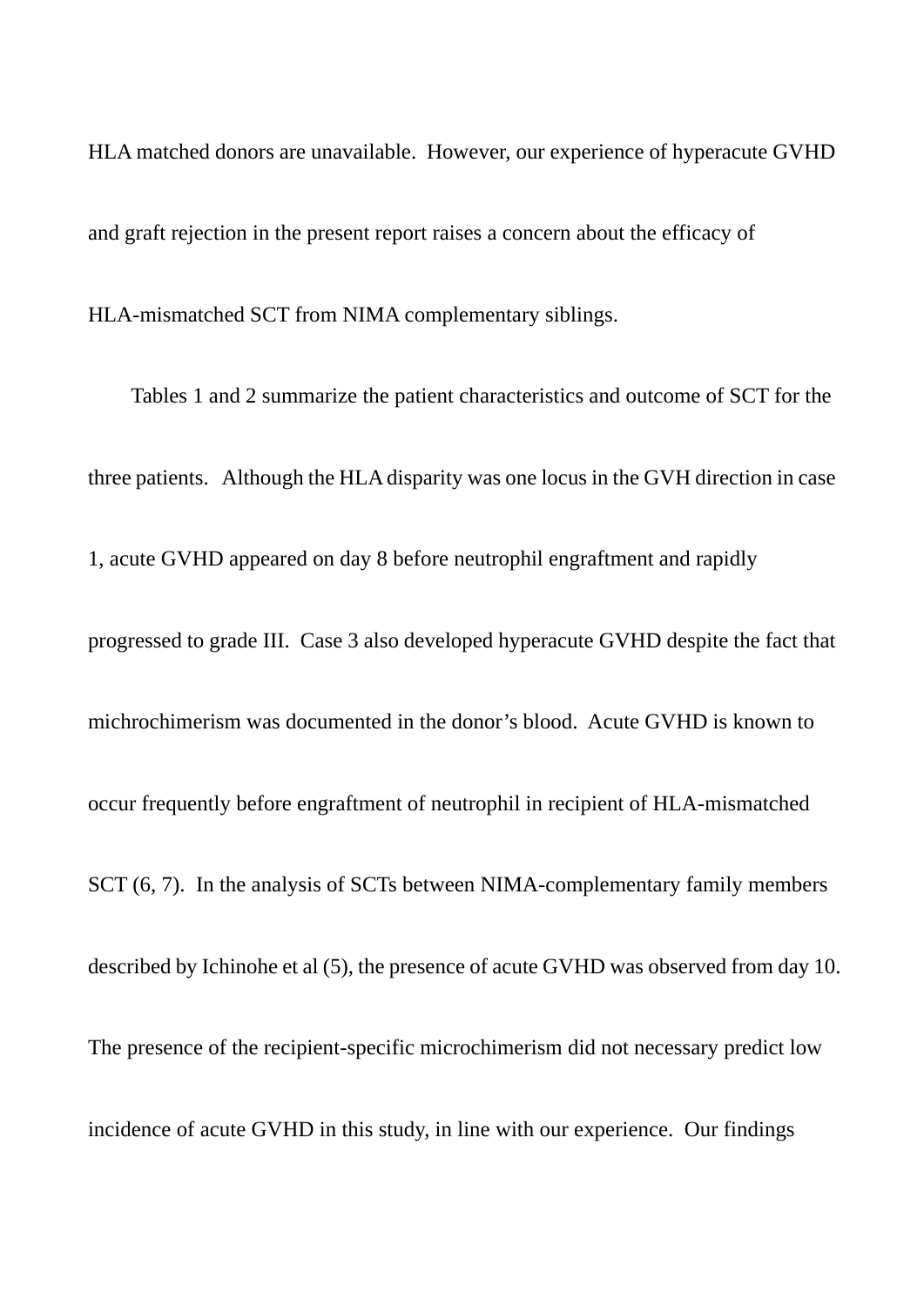suggest the necessity of intensive immunosuppressive therapy to prevent acute GVHD such as ATG (9, 10) or alemtuzumab (11) even when a donor shows recipient-specific microchimerism. Since case 1 had received HLA-matched unrelated bone marrow transplantation before undergoing the second SCT from a NIMA complementary sibling, recipient dendritic cells were probably replaced by the cells of the unrelated donor. The dendritic cells of a recipient play an important role in the development of acute GVHD (12, 13). The absence of the patient-derived dendritic cells, which were educated to tolerate donor T cells, may be responsible for hyperacute GVHD of the patients.

Case 2 was conditioned with fludarabine-based regimen which was known to ensure engraftment of bone marrow from HLA-matched unrelated donors in AA patients (14). Microchimerism by donor cells was documented in the patient. Nevertheless, SCT from the donor ended up with secondary graft rejection. Although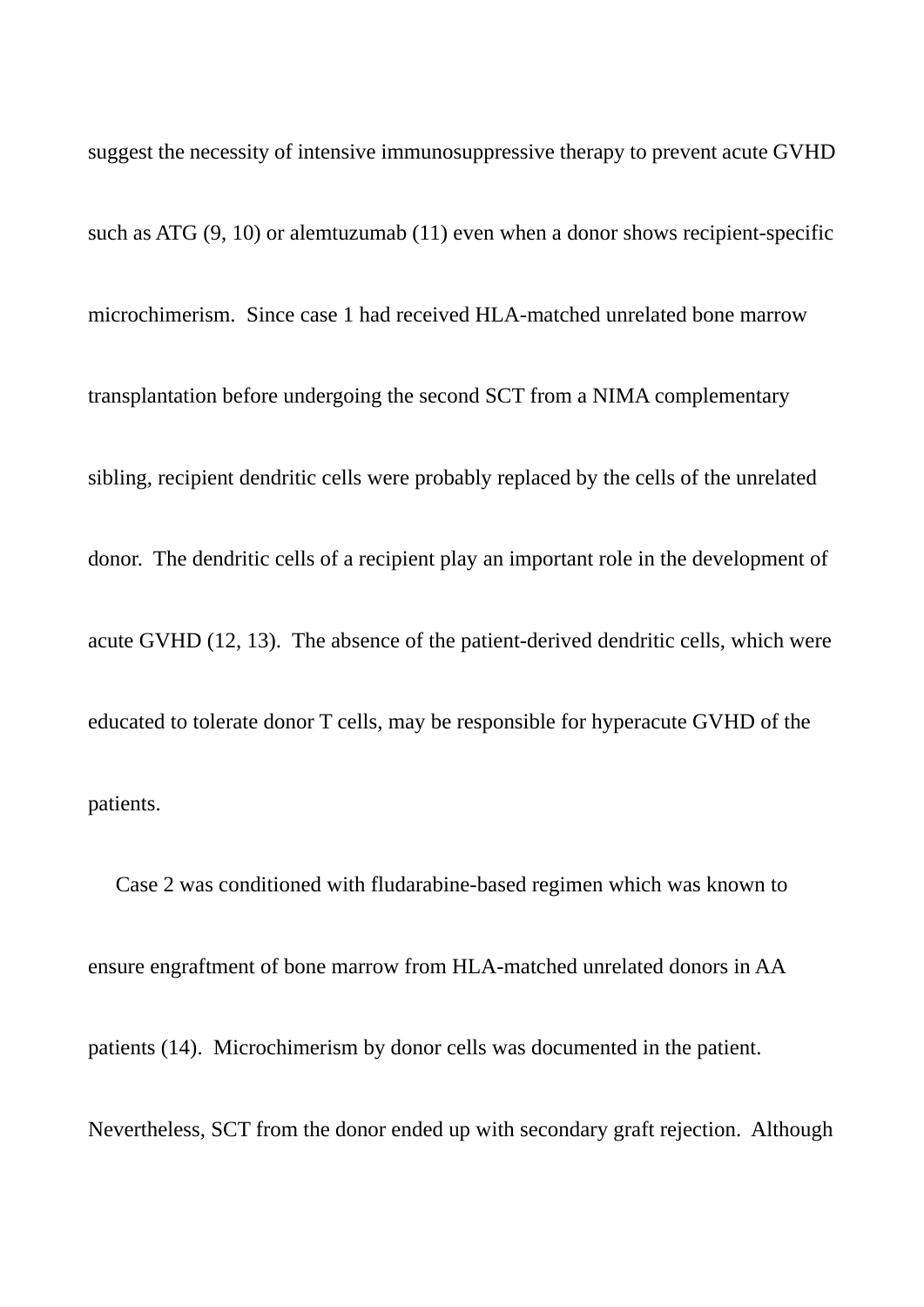the number of of CD34<sup>+</sup> cells infused (1.4 x  $10^6$  /kg) was relatively low, the minimal number of CD34<sup>+</sup> cells in the successful SCT was 1.26 x  $10^6$ /kg in the report by Shimazaki et al (4) and 1.3 x  $10^6$ /kg in the report by Ichinohe et al (5). It is therefore necessary to intensify the conditioning regimen to prevent graft rejection when HLA-mismatched SCTs from NIMA complementary siblings are administered to patients with AA even if microchimerism by donor cells is documented in the recipient.

## Rreference

1. Anasetti C, Amos D, Beatty PG, Appelbaum FR, Bensinger W, Buckner CD, Clift R, Doney K, Martin PJ, Mickelson E, et al. Effect of HLA compatibility on engraftment of bone marrow transplants in patients with leukemia or lymphoma. N Engl J Med 1989;**320**: 197-204.

2. Beatty PG, Clift RA, Mickelson EM, Nisperos BB, Flournoy N, Martin PJ, Sanders JE, Stewart P, Buckner CD, Storb R, et al. Marrow transplantation from related donors other than HLA-identical siblings. N Engl J Med 1985;**313**: 765-71.

3. van Rood JJ, Loberiza FR, Jr., Zhang MJ, Oudshoorn M, Claas F, Cairo MS, Champlin RE, Gale RP, Ringden O, Hows JM, Horowitz MH. Effect of tolerance to noninherited maternal antigens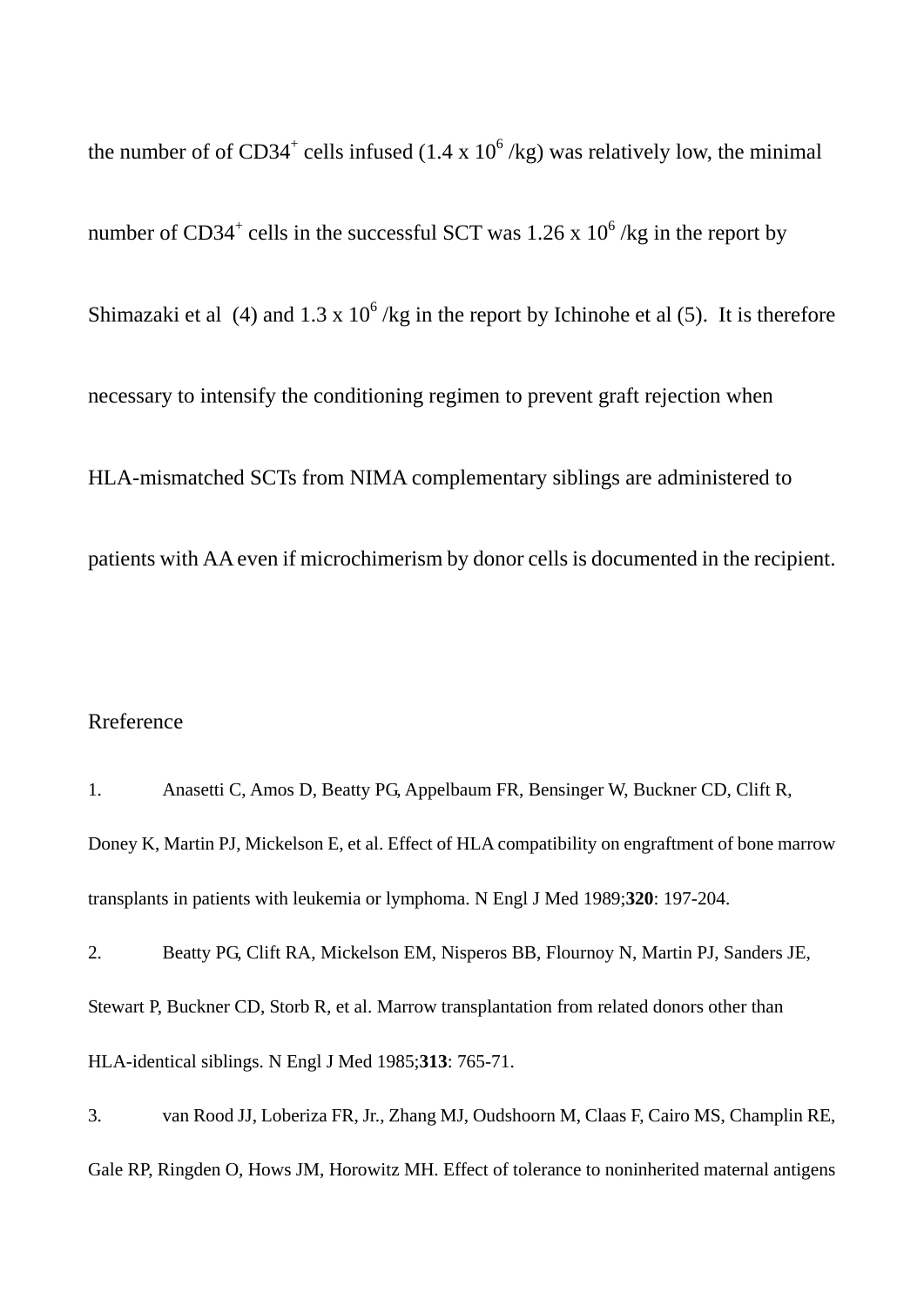on the occurrence of graft-versus-host disease after bone marrow transplantation from a parent or an HLA-haploidentical sibling. Blood 2002;**99**: 1572-7.

4. Shimazaki C, Ochiai N, Uchida R, Okano A, Fuchida S, Ashihara E, Inaba T, Fujita N, Maruya E, Nakagawa M. Non-T-cell-depleted HLA haploidentical stem cell transplantation in advanced hematologic malignancies based on the feto-maternal michrochimerism. Blood 2003;**101**: 3334-6.

5. Ichinohe T, Uchiyama T, Shimazaki C, Matsuo K, Tamaki S, Hino M, Watanabe A, Hamaguchi M, Adachi S, Gondo H, Uoshima N, Yoshihara T, Hatanaka K, Fujii H, Kawa K, Kawanishi K, Oka K, Kimura H, Itoh M, Inukai T, Maruya E, Saji H, Kodera Y. Feasibility of HLA-haploidentical hematopoietic stem cell transplantation between noninherited maternal antigen (NIMA)-mismatched family members linked with long-term fetomaternal microchimerism. Blood 2004;**104**: 3821-8.

6. Sullivan KM, Deeg HJ, Sanders J, Klosterman A, Amos D, Shulman H, Sale G, Martin P, Witherspoon R, Appelbaum F, et al. Hyperacute graft-v-host disease in patients not given immunosuppression after allogeneic marrow transplantation. Blood 1986;**67**: 1172-5.

7. Kim DH, Sohn SK, Kim JG, Suh JS, Lee KS, Lee KB. Clinical impact of hyperacute graft-versus-host disease on results of allogeneic stem cell transplantation. Bone Marrow Transplant 2004;**33**: 1025-30.

8. Tokita K, Terasaki P, Maruya E, Saji H. Tumour regression following stem cell infusion from daughter to microchimeric mother. Lancet 2001;**358**: 2047-8.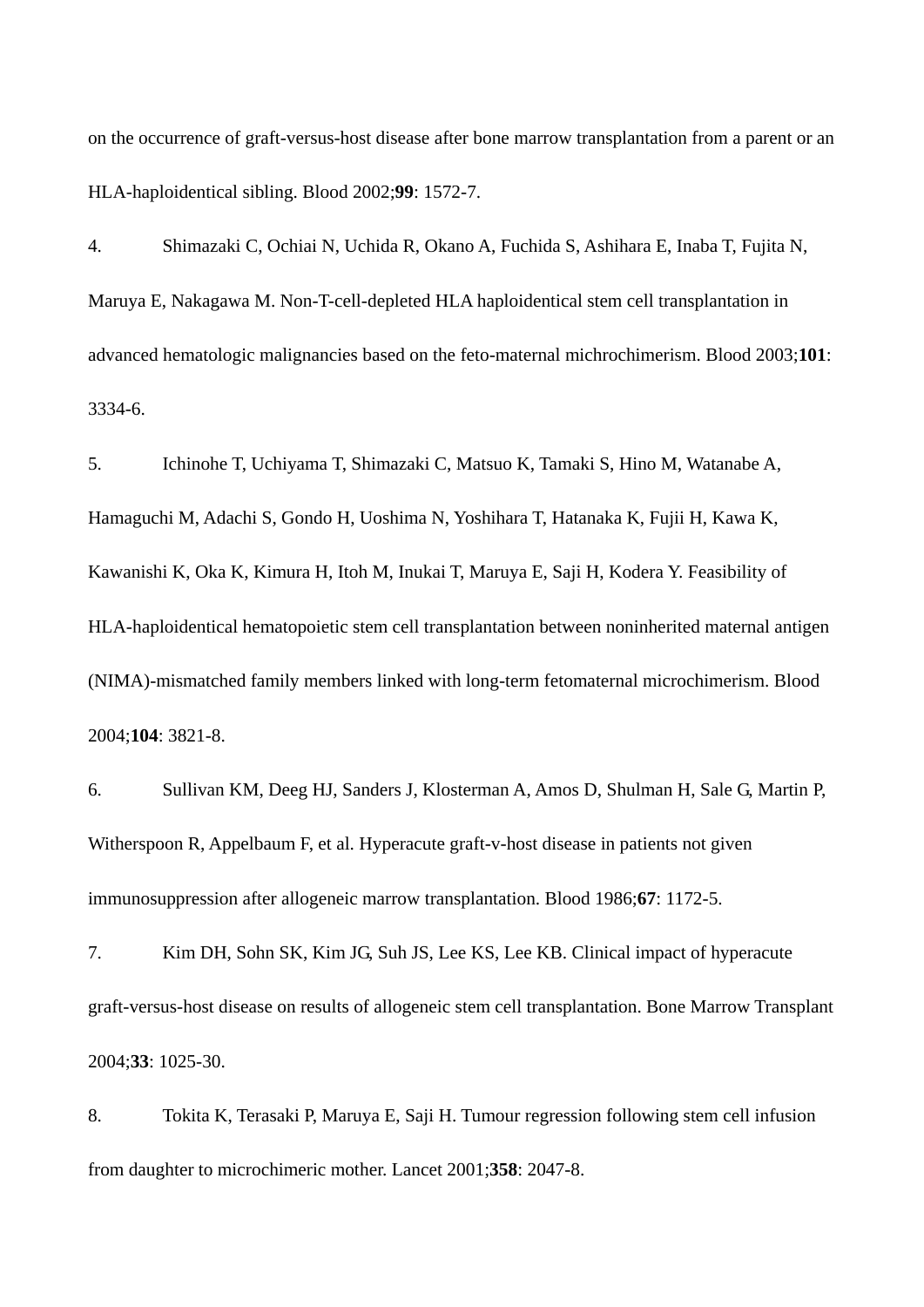9. Lu DP, Dong L, Wu T, Huang XJ, Zhang MJ, Han W, Chen H, Liu DH, Gao ZY, Chen YH, Xu LP, Zhang YC, Ren HY, Li D, Liu KY. Conditioning including antithymocyte globulin followed by unmanipulated HLA-mismatched/haploidentical blood and marrow transplantation can achieve comparable outcomes with HLA-identical sibling transplantation. Blood 2006;**107**: 3065-73.

10. Aversa F, Terenzi A, Tabilio A, Falzetti F, Carotti A, Ballanti S, Felicini R, Falcinelli F, Velardi A, Ruggeri L, Aloisi T, Saab JP, Santucci A, Perruccio K, Martelli MP, Mecucci C, Reisner Y, Martelli MF. Full haplotype-mismatched hematopoietic stem-cell transplantation: a phase II study in patients with acute leukemia at high risk of relapse. J Clin Oncol 2005;**23**: 3447-54.

11. Kanda Y, Oshima K, Asano-Mori Y, Kandabashi K, Nakagawa M, Sakata-Yanagimoto M, Izutsu K, Hangaishi A, Tsujino S, Ogawa S, Motokura T, Chiba S, Hirai H. In vivo alemtuzumab enables haploidentical human leukocyte antigen-mismatched hematopoietic stem-cell transplantation without ex vivo graft manipulation. Transplantation 2005;**79**: 1351-7.

12. Wright-Browne V, McClain KL, Talpaz M, Ordonez N, Estrov Z. Physiology and pathophysiology of dendritic cells. Hum Pathol 1997;**28**: 563-79.

13. Shlomchik WD, Couzens MS, Tang CB, McNiff J, Robert ME, Liu J, Shlomchik MJ, Emerson SG. Prevention of graft versus host disease by inactivation of host antigen-presenting cells. Science 1999;**285**: 412-5.

14. Bacigalupo A, Locatelli F, Lanino E, Marsh J, Socie G, Maury S, Prete A, Locasciulli A, Cesaro S, Passweg J. Fludarabine, cyclophosphamide and anti-thymocyte globulin for alternative donor transplants in acquired severe aplastic anemia: a report from the EBMT-SAA Working Party.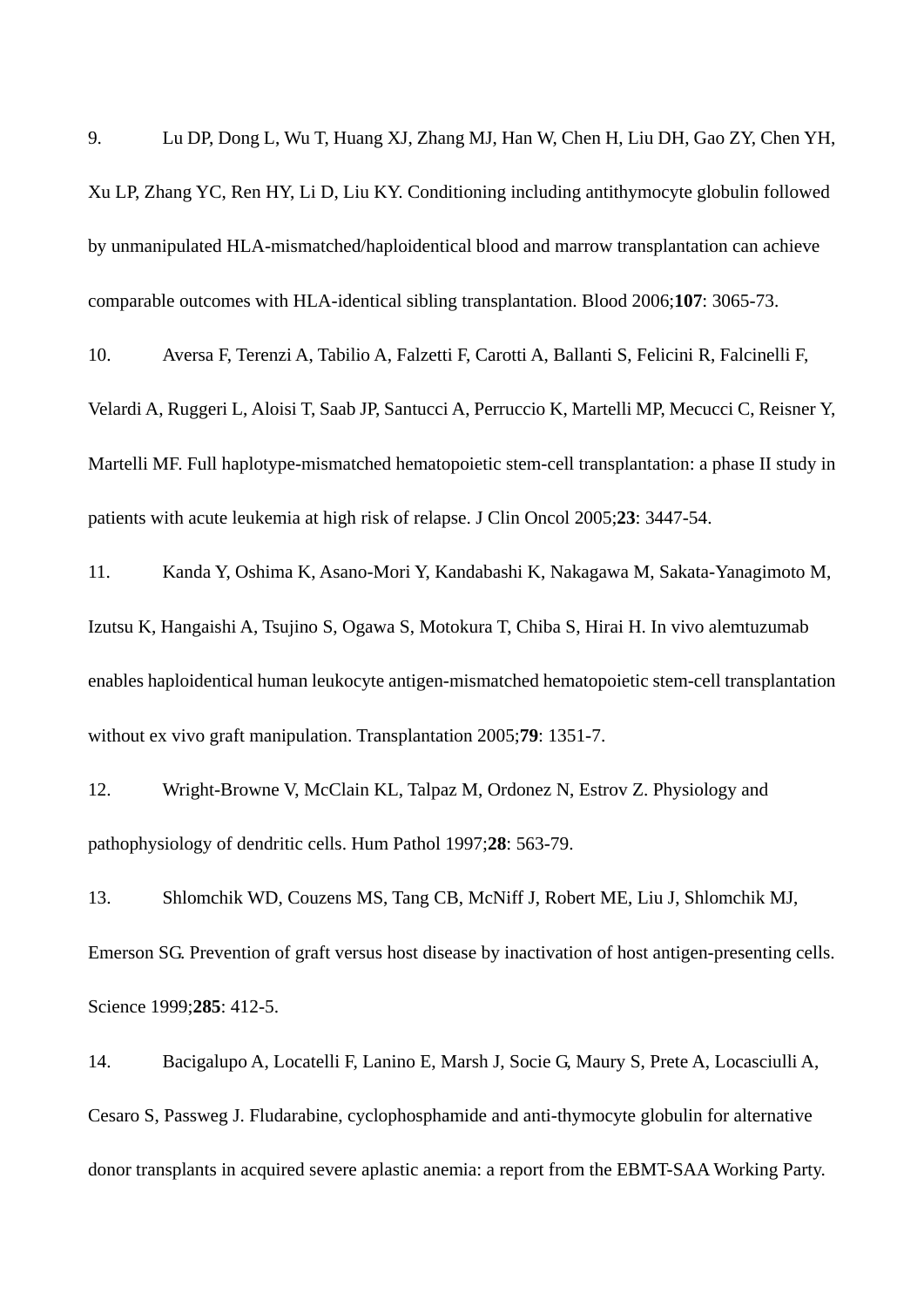Bone Marrow Transplant 2005;**36**: 947-50.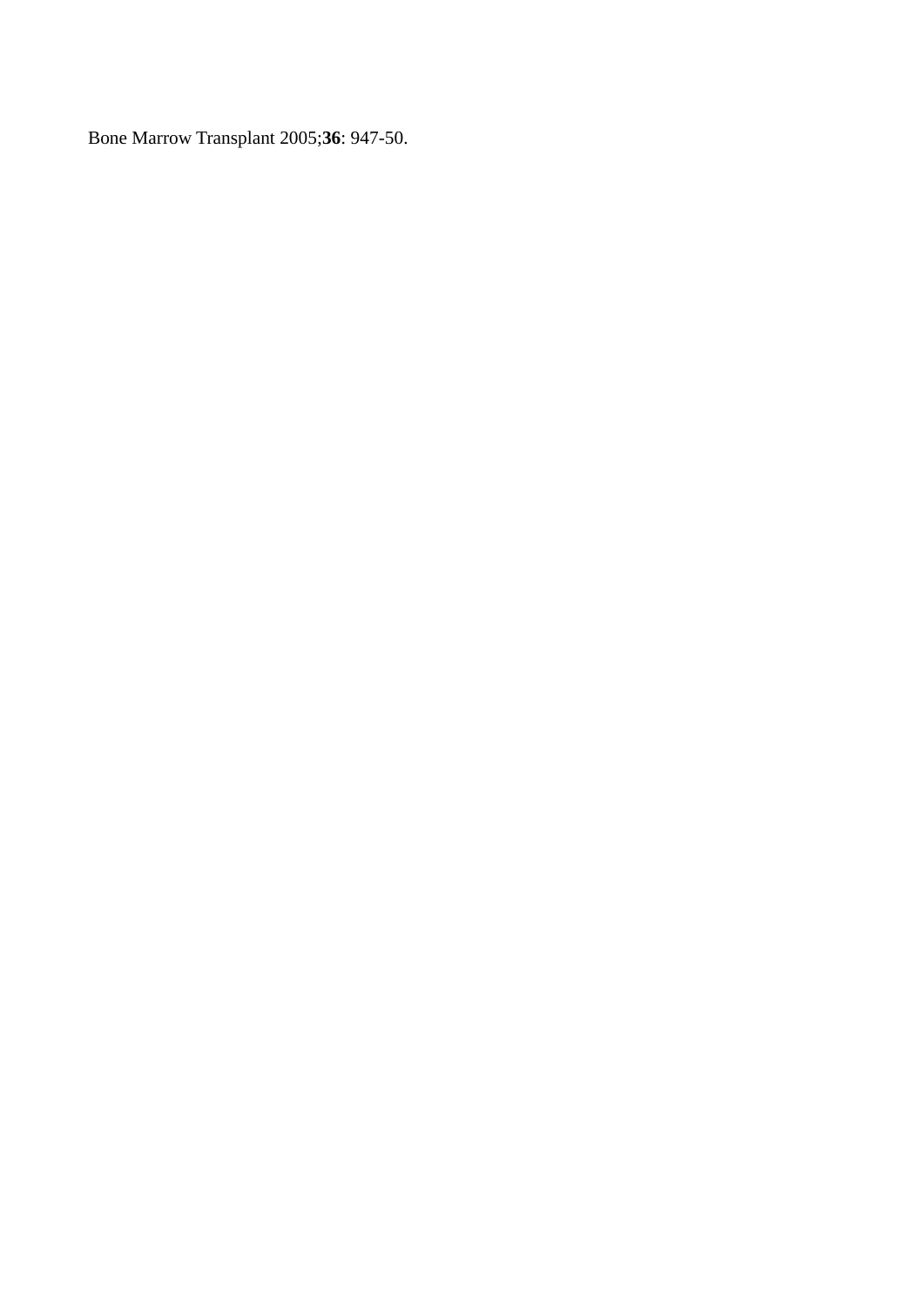Table 1. Patient Characteristics

|  |    | Case Age Sex Diagnosis |        |                                              | Preconditioning regimen                                                | GVHD<br>prophylaxis | $CD34 +$ cells<br>$(x 10^{\circ}/kg)$ | HLA (A, B, DR)     |                                           | <b>Microchimerism</b> |           |
|--|----|------------------------|--------|----------------------------------------------|------------------------------------------------------------------------|---------------------|---------------------------------------|--------------------|-------------------------------------------|-----------------------|-----------|
|  |    |                        |        | Status at SCT                                |                                                                        |                     |                                       | recipient          | donor                                     | Patinet Donor         |           |
|  | 27 |                        | M CML  | BC, relapse after<br>UR-BMT                  | Flu 150 mg/m <sup>2</sup> + BU 8 mg/kg + $CSA$<br>ATG 40 mg/kg         |                     | 12.5                                  | $2/-.51/38.4/8$    | 2/33.51/44.4/8                            | ND                    | <b>ND</b> |
|  |    | $15$ F                 | AA     | refractory to<br>immunosuppresive<br>therapy | Flu 150 mg/m2 + CY 120<br>$mg/kg + ATG$ 25 mg/kg + TBI CSA+sMTX<br>2Gv |                     | 1.4                                   |                    | $11/-$ , 55/67, 4/- $11/24$ , 52/67, 4/15 |                       |           |
|  | 32 | M                      | Ph+ALL | resistant                                    | TBI 12 Gv + CY 120 mg/kg                                               | FK506+sMTX          | 3.1                                   | $2/-$ , 52/51, 9/8 | 2/11.51/60.8/14                           | u.                    |           |

CML=ohronic myeloid leukemia; AA=aplastic anemia; Ph+ALL=Philadelphia chromosome positive acute lymphoblastic leukemia;<br>BC=blastic crisis; UR-BMT=unrelated bone marrow transplantation; Flu=fludarabine; BU=busulfan; ATG=an